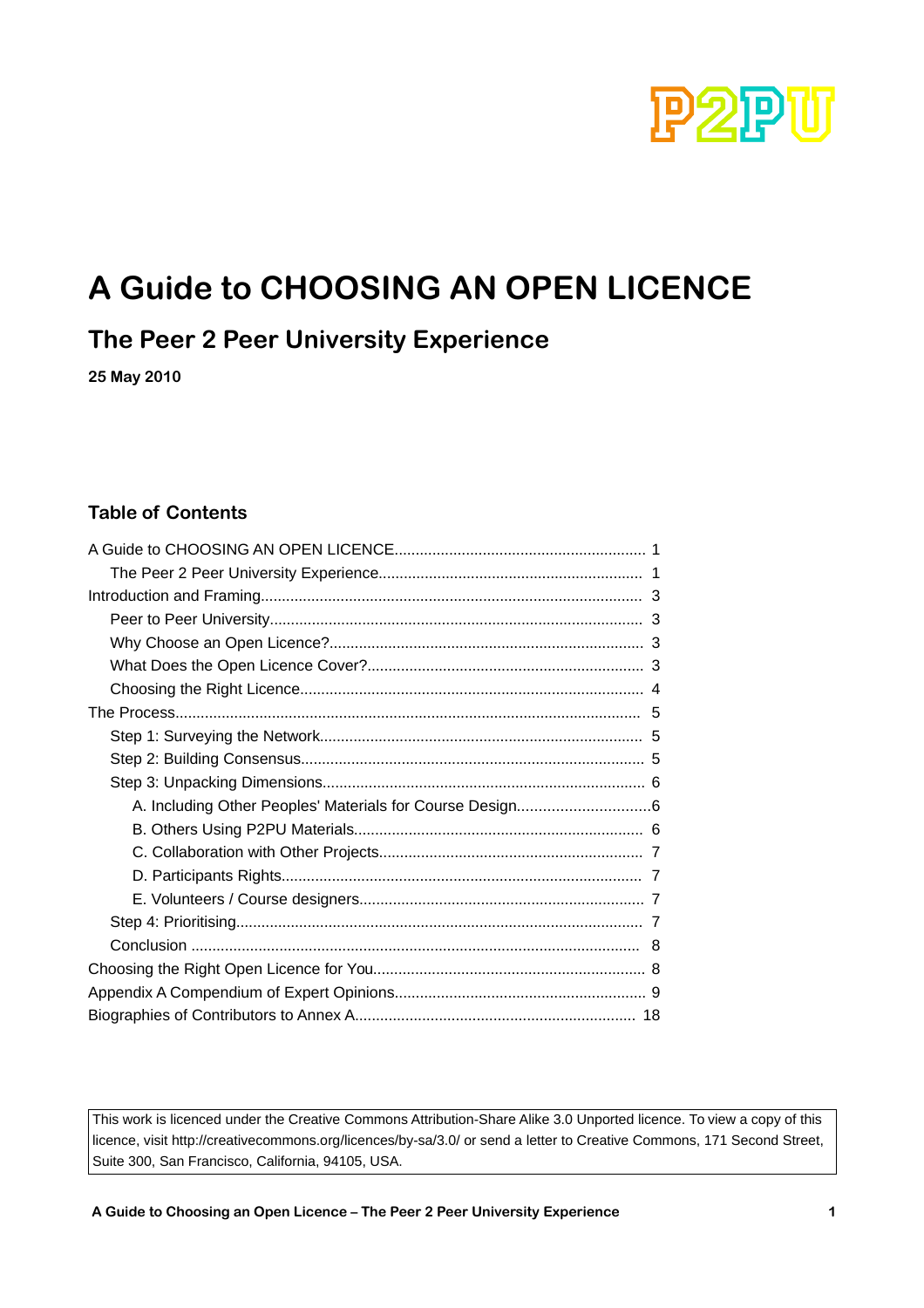### **Acknowledgements**

This document was the result of a collaborative writing process involving the Peer 2 Peer University community, and the subject experts whose opinions are found herein. Every person involved has been generous with their time and opinions, and have shown enormous faith in the P2PU experiment and the cause of Open Education. Thank you all.

Special thanks must go to all the members of the community most of whom were at the Berlin meeting in 2009, and who have remained involved in the creation of this document. Delia Browne, Jane Park, Stian Haklev, Andrew Rens, Ana Rosa Amorim, Neeru Paharia, Joel Thierstein, Alison Cole, Ann Nguyen, Philipp Schmidt, Nadeem Shabir, John Britton, Niels Sprong and Larry Cooperman – thank you all.

Thanks also to the experts and practitioners who so kindly gave of their time and wisdom. Lila Bailey, Ahrash Bissell, Leigh Blackall, Teemu Leinonen, Wayne Mackintosh and Murugan Pal.

The project is fortunate to have seed funding from the Hewlett and Shuttleworth Foundations and is being incubated by the University of California at Irvine.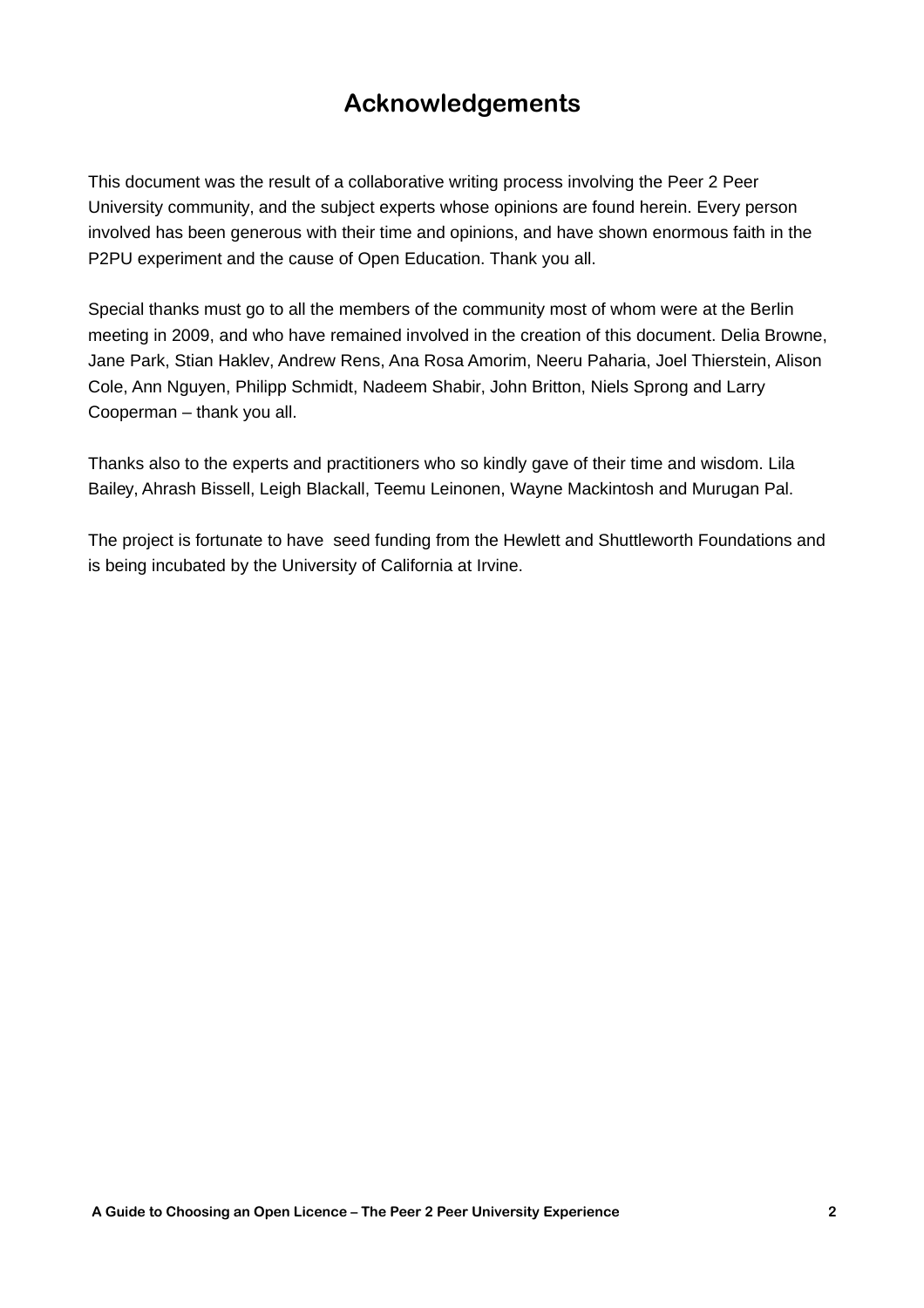# **Introduction and Framing**

## **Peer to Peer University**

The Peer 2 Peer University is a grassroots education project that organizes learning outside of institutional walls. Leveraging the internet and educational materials openly available online, P2PU provides the social environment necessary to learning for free anywhere at anytime. P2PU is teaching and learning by peers for peers and it is run and governed by volunteers. It builds on educational content that is free from copyright restrictions or licensed under [Creative Commons](http://creativecommons.org/) licences.

## **Why Choose an Open Licence?**

Open licences and the free sharing and reuse of materials online have become increasingly popular. Governments, institutions, communities and individual creators, particularly those in the open education field have realised that effective sharing of knowledge is best facilitated by using open licences, which enable permissions that traditional "All Rights Reserved" copyright does not. While current copyright law creates constraints on collaborative co-production, open licences enable large groups of people to efficiently co-create educational resources.

From the beginning, P2PU has been committed to licensing all the materials we produce under as open a licence as possible. P2PU is a volunteer-driven community that originated from the open education movement<sup>[1](#page-2-0)</sup> The Cape Town Open Education Declaration describes the open education movement: "Educators worldwide are developing a vast pool of educational resources on the Internet, open and free for all to use. These educators are creating a world where each and every person on earth can access and contribute to the sum of all human knowledge. They are also planting the seeds of a new pedagogy where educators and learners create, shape and evolve knowledge together, deepening their skills and understanding as they go".<sup>[2](#page-2-1)</sup> We exist to make education more accessible around the world. For this very reason, we felt very strongly that we needed to use an open licence for material collaboratively created by the community. The question was, which one do we choose, and how do we go about reaching consensus?

## **What Does the Open Licence Cover?**

The licence is to be applied to those resources hosted on the platform of P2PU itself which includes original materials, improvements and additions by the community. P2PU also links to a range of other resources, including purportedly "All Rights Reserved" resources, but takes a strong

<span id="page-2-0"></span><sup>1</sup> http://en.wikipedia.org/wiki/Open\_educational\_resources

<span id="page-2-1"></span><sup>2</sup> http://www.capetowndeclaration.org/read-the-declaration

**A Guide to Choosing an Open Licence – The Peer 2 Peer University Experience 3**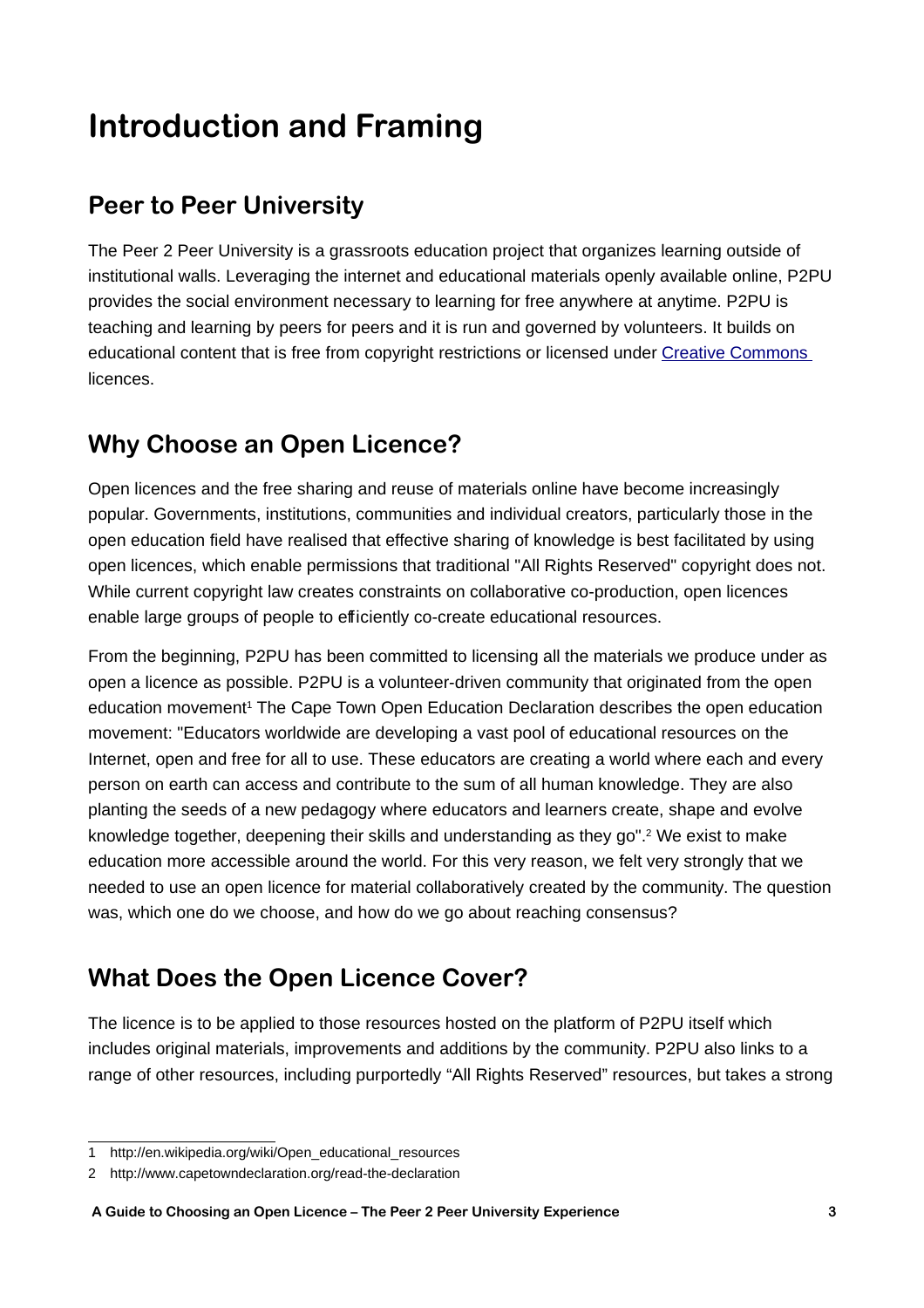position in support of openness.<sup>[3](#page-3-0)</sup> If you are a legal geek, you might be interested to read that P2PU takes the view that linking to resources is no different in principle to referring to other works in a footnote and therefore cannot give rise to any legal liability for P2PU.

## **Choosing the Right Licence**

Many participants in open source or open education projects have heard of different open licences. However, it's still quite difficult to find advice on which ones to choose and why. There are many excellent guides out there, written by really smart lawyers explaining exactly what each licence means, and what permissions are associated with them. But many creators, organisations and communities still struggle to figure out exactly which licence to choose, and to articulate why any one particular licence might be the best for them. It's a difficult decision to make, and not one that should be taken lightly.

Anyone who has worked with a group of people to choose how to licence collaboratively created material will probably know that it's not an easy process. Different people value different aspects of openness. Some may want to use a licence that protects the creators of materials. Others may want to make it as easy as possible for third parties to access, rework, and re-use materials. Some people think that adding non-commercial restrictions is a good way to keep materials from being unfairly exploited, while others think that adding restrictions that require derivatives to be licensed openly is a better way of doing this. All these opinions are valuable when discussing issues around open licensing. Because these opinions often arise out of personally held values and understandings of what is right and wrong, fair and unfair, by people committed to openness, it can sometimes be very difficult to reach an agreement. It can also be very difficult to predict what impact the choice of a certain licence will have on creators, users and re-users of the material, especially given the potential for confusion with licence compatibility.

<span id="page-3-0"></span><sup>3</sup> http://p2pu.org/values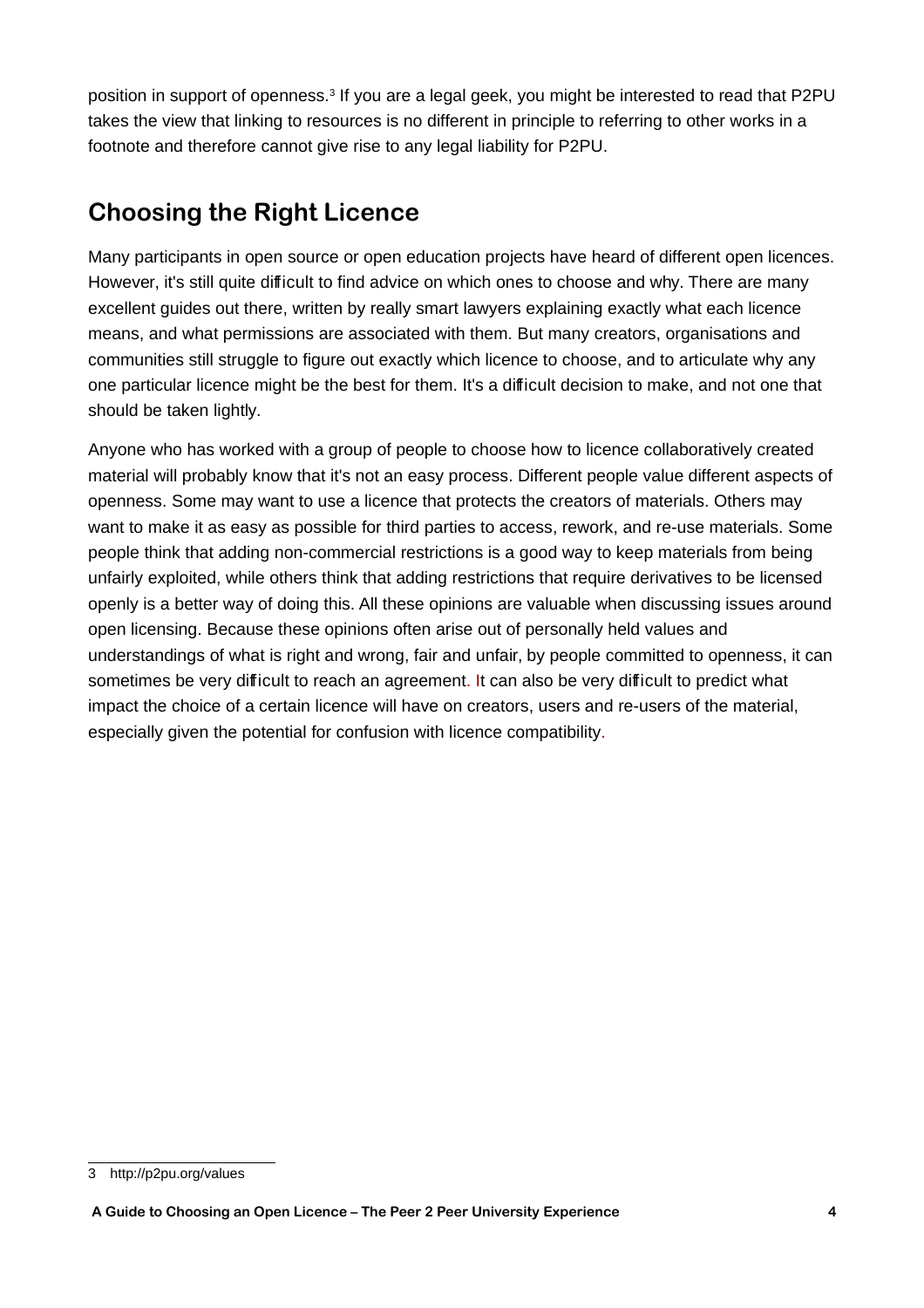# **The Process**

### **Step 1: Surveying the Network**

We realised early on in the process that we'd need some expert help if we were to start a conversation within the community about which licence we should choose.

As a first step, we reached out to various individuals who were involved in the free culture, open education and open licensing movements. We asked them two very simple questions:

- Which licence should P2PU use?
- What is the one most important reason why that is the right licence ?

Each person was asked to send a short response (one page or less) and we deliberately gave them a short deadline to respond to, to ensure that the process stayed dynamic, and long-winded discussions could be avoided.

These responses were then drafted into a document and distributed among the community. Knowing that we had a community meeting coming up in the near future, we decided it would be best to save discussion around the licensing issue for that time. While some components of the process are best done face-to-face, the overall approach should be replicable for online communities as well. Once most members of the P2PU community were gathered in Berlin in November 2009, we were then able to discuss, debate and finally, reach consensus on which licence would be the best to use for P2PU.

### **Step 2: Building Consensus**



In Berlin, workshop participants engaged in an exercise called [spectogram,](http://www.unconference.net/unconference-methods-spectrogram/) which is a powerful tool for gauging opinions and building consensus within a group. Participants were presented with the statement: "P2PU materials should be shared only with those who also share their work back. Agree/Disagree". All participants were then asked to arrange themselves along a spectrum that was marked on the floor, with those who agreed with the statement at one end, and those who disagreed at the other. The discussion helped participants identify a range of dimensions that affect their preference of licence. We wrote them down, and they are listed in more detail in the next step.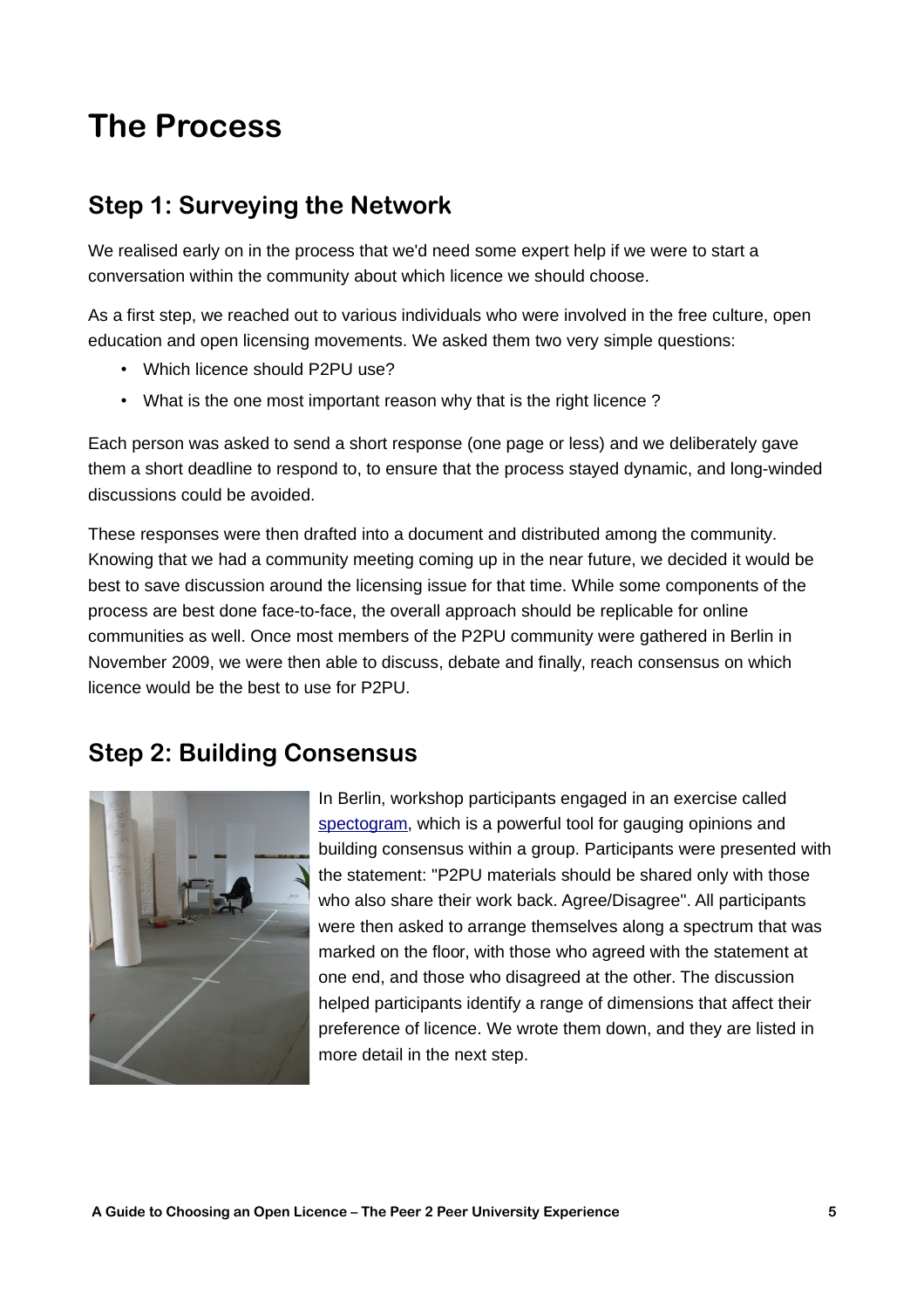From the spectogram exercise it emerged that our choice lay between two licences: Creative Commons [Attribution](http://creativecommons.org/licenses/by/2.0/) and Creative Commons [Attribution Share Alike.](http://creativecommons.org/licenses/by-sa/2.5/) P2PU chose to use [Creative](http://creativecommons.org/about/licenses) [Commons licences](http://creativecommons.org/about/licenses) because [Creative Commons](http://creativecommons.org/) have become a global standard and are supported by a large international community. Both licences are Free Culture licences and are more permissive than any of the other Creative Commons licences . In other words, the choice was not between two extremes but between two open licences at the same end of the licence spectrum. This is often the case, and just as often forgotten as supporters of two very open licences dig in their heels and advocate for what they believe is the best licence

## **Step 3: Unpacking Dimensions**

Once the dimensions around the choice of licence had been identified, participants formed groups of two. Each group was asked to to describe the impact of choosing either CC BY or CC BY SA for each of the identified dimensions - without making a recommendation. At this point we were only interested in understanding the implications of each choice, not which choice would be the right one.

The 5 main dimensions that emerged from the discussion were:

- A Including other peoples' materials in course design/outline and on P2PU platform;
- B Others using P2PU materials;
- C Collaboration with other projects
- D Participant's rights
- E The rights of P2PU volunteers/ course organisers

The potential implications of each possible licence choice on these five dimensions was explored in the groups of two and then presented back to the whole group:

#### **A. Including Other Peoples' Materials for Course Design**

P2PU can always link to everything, regardless of the licence finally chosen for the site. In terms of integrating material produced by others, a CC BY SA licence would let P2PU include a wider range of materials. The reason for this is that by using CC BY SA on the site, P2PU would be able to include materials from all sites that use CC BY, and also from all sites that use CC BY SA (e.g. Wikipedia). If the site was licenced CC BY then P2PU could not include materials from sites that use CC BY SA.

#### **B. Others Using P2PU Materials**

CC BY places fewer restrictions on others who might want to use P2PU materials. As a result more people could use P2PU materials. Fewer people would be able to use P2PU material if P2PU were to use BY SA. If P2PU were to use BY SA, it would be less likely that there would be commercial reuse of P2PU materials, at least from corporations.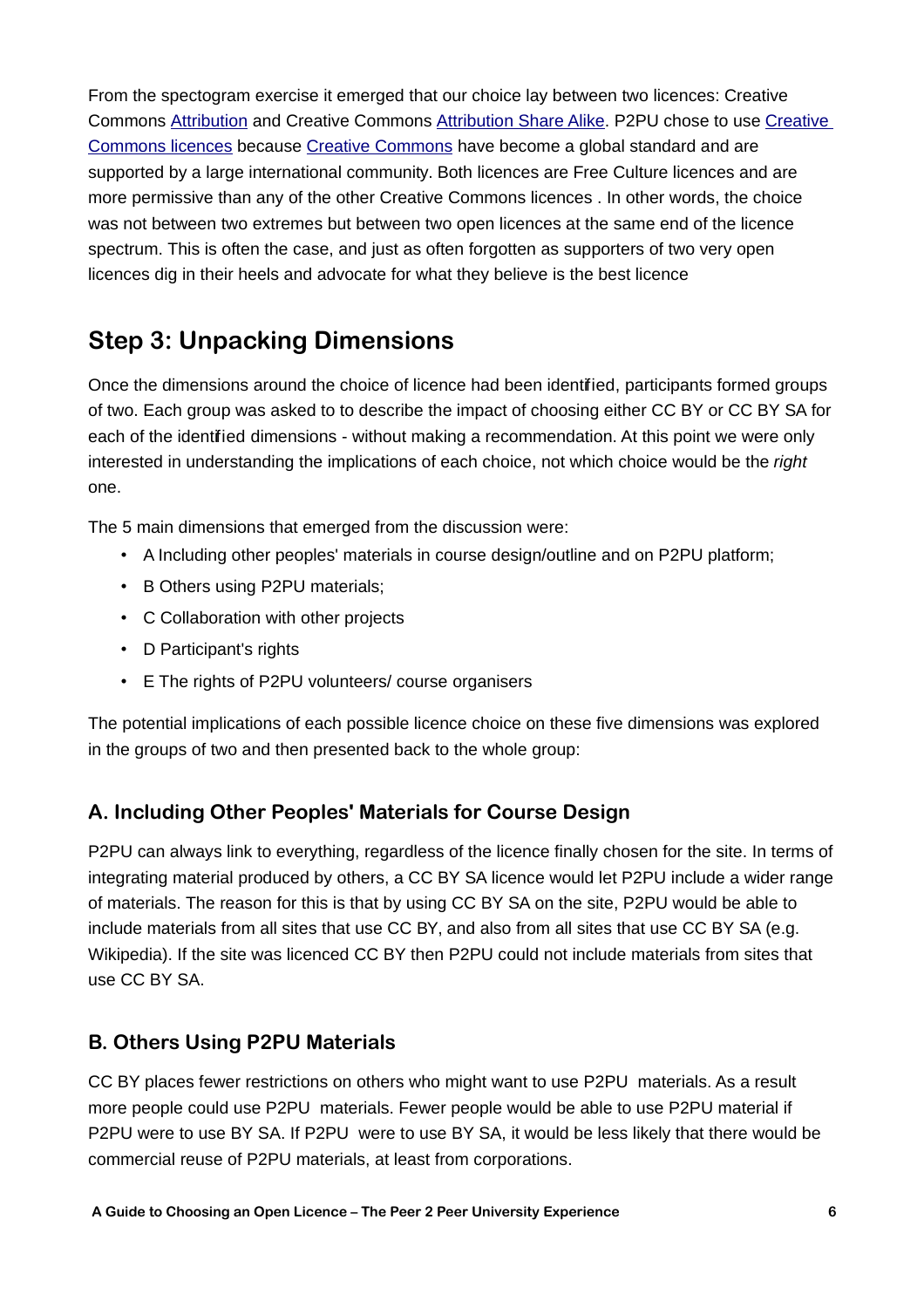### **C. Collaboration with Other Projects**

If P2PU were to use BY SA, a downside would be that the high-level government collaborations may be less likely. However, it does give P2PU a lot of potential for collaboration with projects like Wikipedia and the BY SA licence can act as a community building tool. With a BY licence it might be easier to find people from a wide variety of backgrounds that are willing to collaborate with P2PU. For many of the organisations that are producing and licensing materials in the open educational space, it would be easier to collaborate if P2PU were to use a CC BY licence.

### **D. Participants Rights**

Under CC BY SA, things can be remixed but only under the same licence. The consequences of this is that it is less likely for other people to make commercial use of the material produced. With CC BY SA, the original author is able licence a version of the work under an all rights reserved version (or other licence), but no-one else may do so. With CC BY, others can re-licence with all rights reserved. It is still possible to make abusive use of CC BY SA materials, but there is a disincentive to abusive use when using CC BY SA.

If an Attribution only licence (CC BY) was used, others would be able to reuse and remix the material under any licence (including under all rights reserved – they can, effectively, "close" the material). A CC BY licence would also make it possible for another party to use the material commercially. In terms of restricting scope for abusive use, it would be possible to place abusive use works under all rights reserved meaning that the original author has no right to re-mix abusive work. Under CC BY everyone would be able to create an all rights reserved version of the work.<sup>[4](#page-6-0)</sup>

### **E. Volunteers / Course designers**

Based on P2PU experience, people interested in volunteering and working with P2PU are usually interested in building something with a non-profit orientation. CC BY SA could act as an incentive, encouraging people to participate, because it makes commercial exploitation less likely. CC BY SA gives P2PU many of the benefits of a non-commercial restriction, without actually being non commercial.

CC BY of course enables maximum re-usability, which could increase exposure for materials produced by a volunteer.

## **Step 4: Prioritising**

As the final step in the process participants were asked to rank which of the five dimensions they felt were most important and write them down privately. Results were compiled publicly and showed a clear preference for p2pu to choose a CC BY SA licence.

<span id="page-6-0"></span><sup>4</sup> By "version" we mean a derivative that is sufficiently close to the original that it can be deemed as such under copyright law. The original work will always be under an open licence.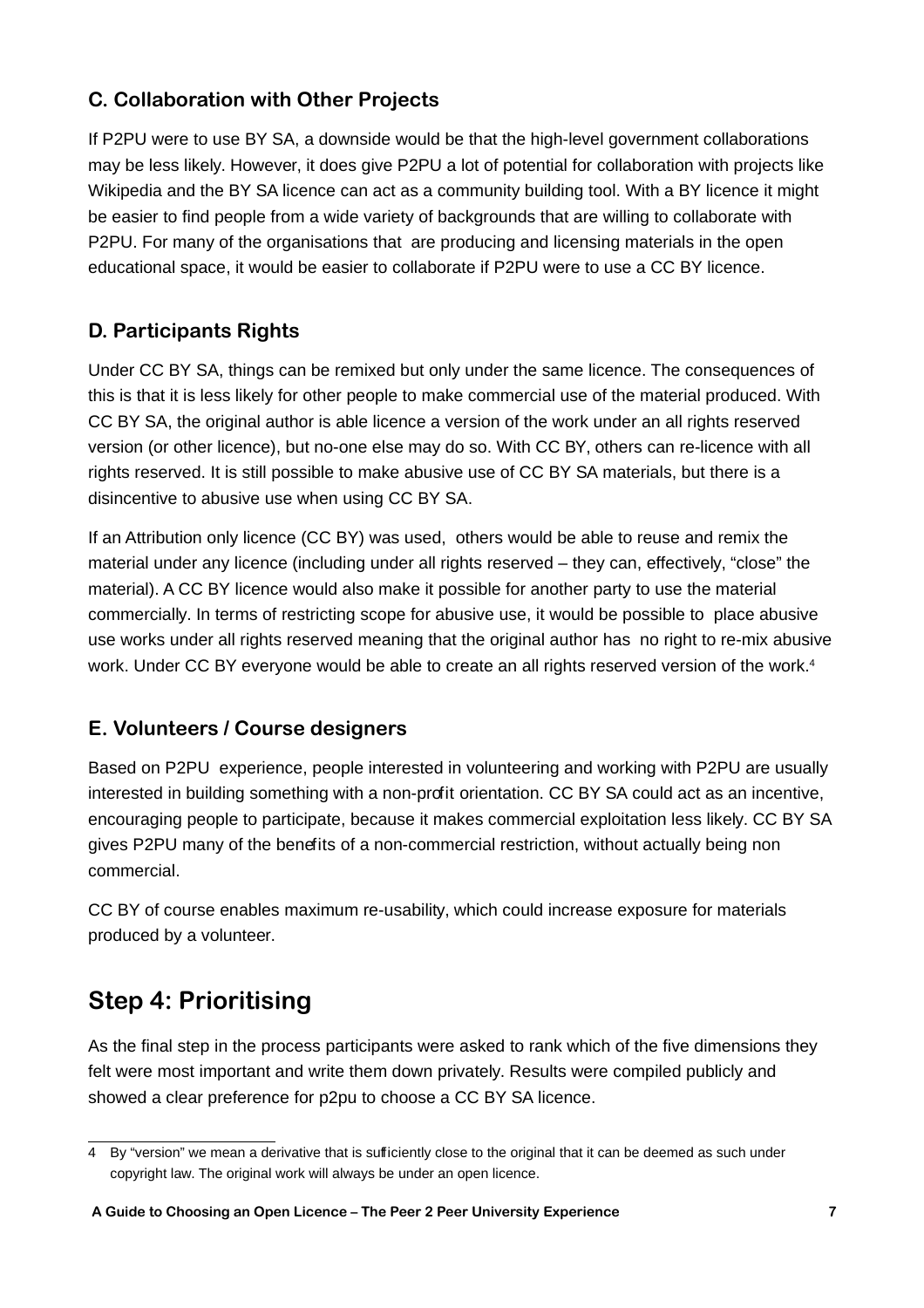## **Conclusion**

After reviewing the submissions we'd received from the outside experts, as well as the exercises and discussions in Berlin, consensus emerged that Creative Commons Attribution Share Alike was the most appropriate default licence for P2PU-generated materials. That being said there are still cases where CC BY might be applied, for example in situations where external funds pay for the development of the content.

The process was remarkable for the consensus that it created. Many participants were very familiar with these choices, and had come to the workshop with very strong opinions in one direction or another. Instead of simply taking a vote, which would probably have left a portion of the group feeling unhappy, going through the choices, consequences and priorities in such a systematic way made many people change their minds and we ended up with a choice that the entire community could embrace.

# **Choosing the Right Open Licence for You**

P2PU went through this process quite early in our larger process of community-building, and after we'd undergone a lengthy and fascinating time of discussion and decision-making we realised that what we had experienced might be useful to other communities as well. So we created this document, as both a record of how we went about choosing what we felt was the best licence for our materials, and as a tool for other communities, groups and individuals, who might be grappling with the same questions.

We're not looking to influence anyone, and we're sure that other people might take a look at how we did things and decide to do it differently. In fact, we'd be delighted to hear from anyone who has modified our process – we hope it was a useful starting point and would love to see where you ended up.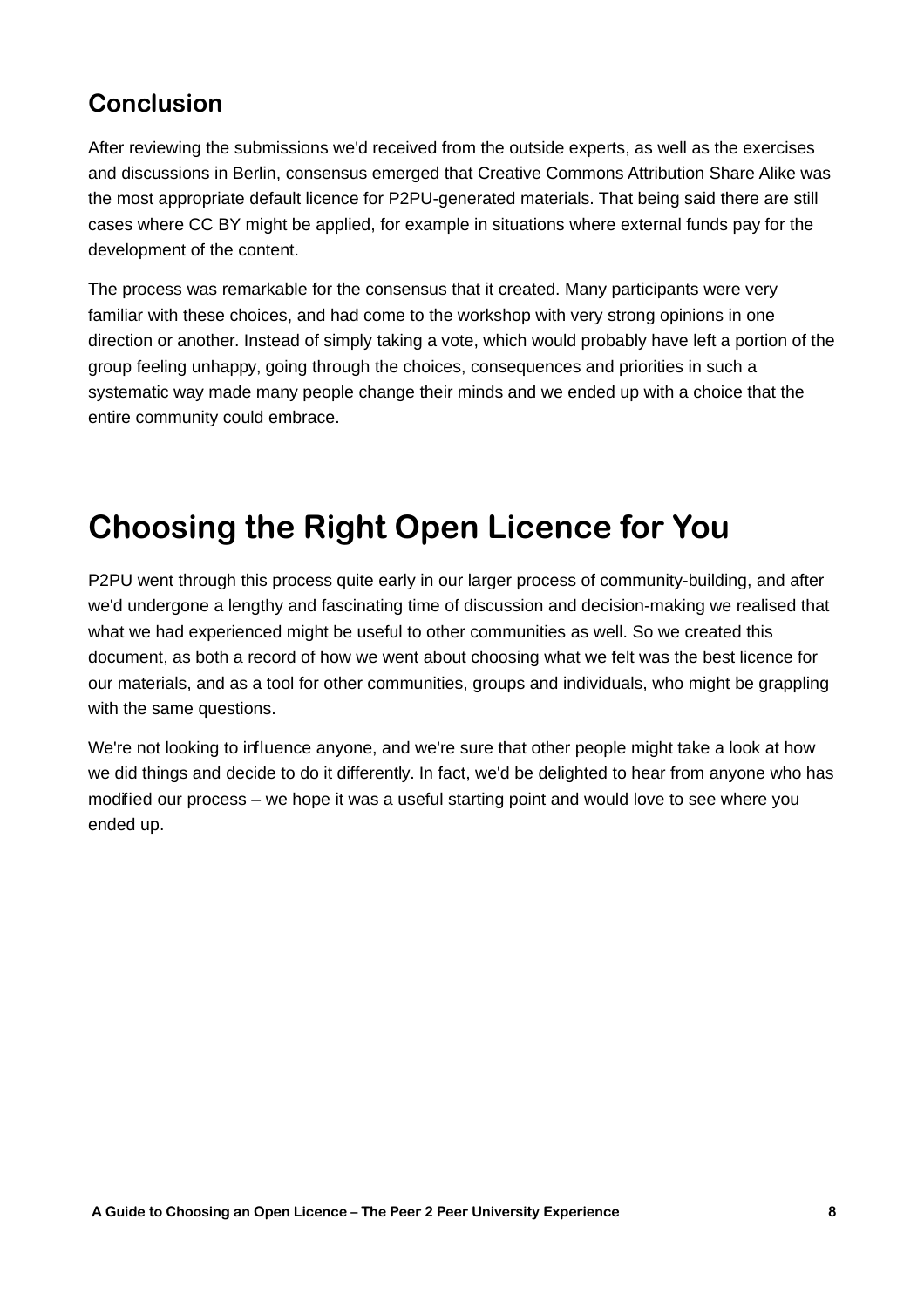# **Appendix A Compendium of Expert Opinions**

The opinions expressed in this compendium are those of the individuals quoted and not the organisations they may represent.

#### **Lila Bailey Recommendation: Creative Commons Attribution Licence**

In making the licensing decision for P2PU, it's important to consider the sort of platform and community P2PU are trying to build. There is not necessarily one "right" way to licence the site, but the licence decision will drive the community in one direction or another.

Personally, I feel that CC BY promotes the kind of community I want to build. CC BY invites the widest variety of participation, and provides a legal infrastructure that creates the least possible friction. The benefits of CC BY have already been widely discussed and agreed upon, so I'm mostly going to explain why I think P2PU should not adopt BY-SA for P2PU.

First, there is the issue of interoperability. Understanding exactly how and when it is possible to use and combine BY-SA works with works licenced differently is a challenge, and may prohibit educational innovation by limiting to sorts of resources that may be used as raw materials, including for example, anything published by the OCWC which includes NC terms. Creating amazing educational resources that cannot be recombined with other valuable educational resources seems very limiting in my mind for a project such as P2PU which is primarily interested in broad global impact rather than commercialization.

Use of BY-SA does have its uses, but in my mind, those uses are mostly to prohibit use and participation by certain types of users. Specifically, adoption of BY SA would likely inhibit participation and use by commercial interests. Some may see this as a benefit, preventing "appropriation" of materials intended for the commons. But rather than only focusing on the worst case scenario of having material "appropriated" by a large multi-national company in the global North, P2PU should also think about the other tolerable or even desired uses the decision to use BY-SA may exclude. But just as easily P2PU could be excluding participation by entities from the global South (imagine a small publishing company who translates OER into obscure African languages, prints and distributes them to isolated villages) for a variety of reasons, from a contractual agreement to licence under ANY licence other than BY-SA (from full copyright to CC BY to a custom licence) to working with authors who refuse to licence without a NC restriction (as if often the case for the OCWC).

I would also like to separate out worries that come from corporations (or anyone really) from violating the terms of the licence (as was the case in Jacobsen v. Katzer) from the licensing decision itself. It makes absolutely no difference whatsoever if P2PU use BY or BY-SA to the question of whether the terms will be violated - this is a worry that accompanies that sharing of any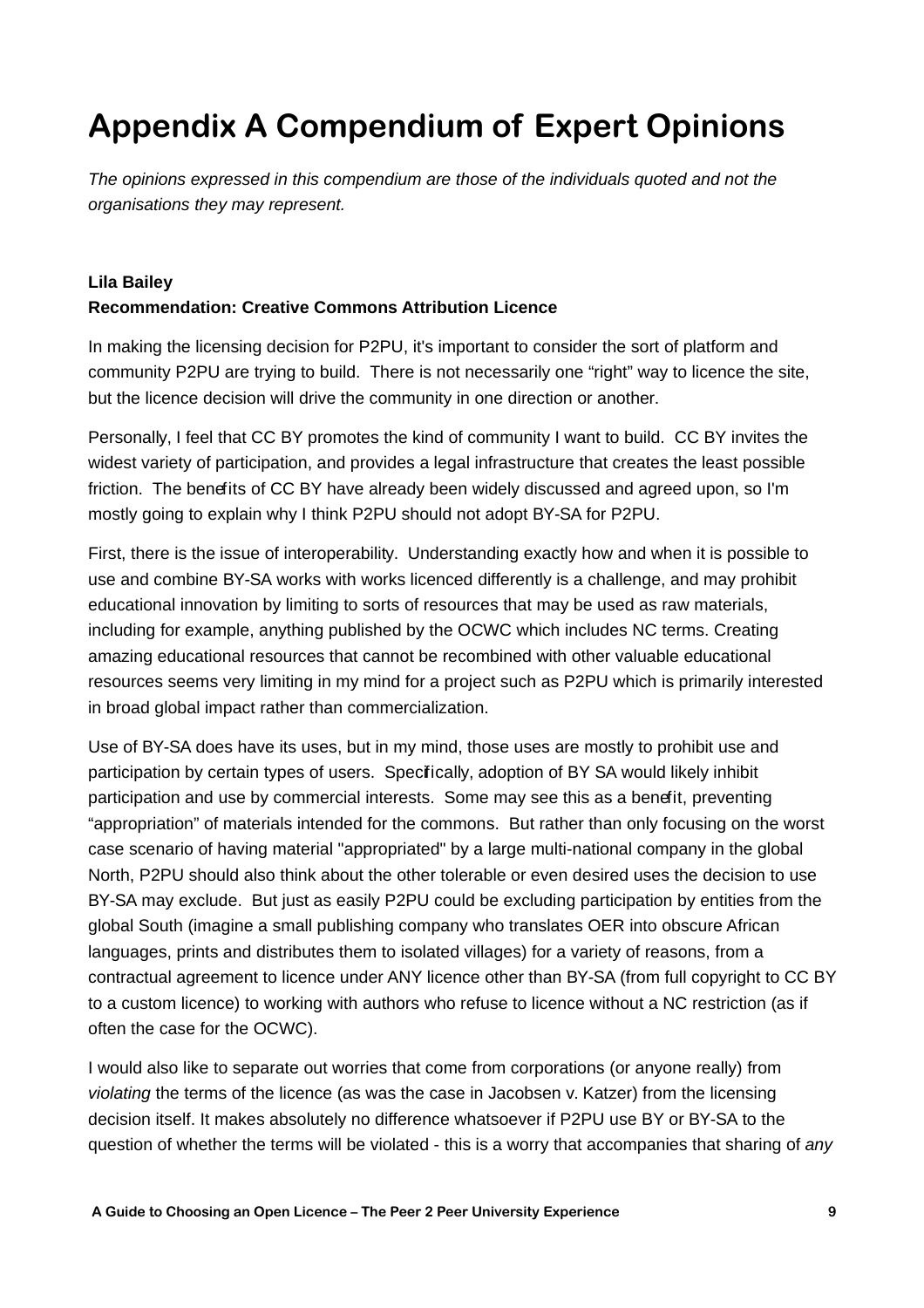content on the web, regardless of the licence terms. In fact, this argument weighs in favour of CC BY because it is easier to comply with than BY-SA, and therefore far less likely to be violated and thus unlikely to lead to misunderstandings or lawsuits.

Further, I do not see it as an "appropriation" if a large multinational takes content under CC BY and simply uses it according to the licence terms (i.e., by giving the original author credit). Even if the content is "locked up" in some manner in the derivative work, the original work is still freely available to all via P2PU. It has not been touched, altered, or destroyed by the company's taking of a copy. Moreover, where is the harm to the creator? If the P2PU further by profit?

Indeed, one could see this as a potential upside for the author of releasing work under CC BY. Imagine an author who has no name recognition or connections, and therefore could not get a contract with a large publishing company to distribute her work. Instead, she releases her work on the web under CC BY, which in turn is picked up by the large publishing company. Assuming the company follows the licence terms, the author gets credit, name recognition and also the ability to point to a large publishing company - who is likely to be a trusted brand - that was willing to publish her work (even if it was for free). The large publishing company has a brand to protect and isn't going to publish just anything. The content will necessarily be vetted. The author therefore benefits by being associated with a quality, trusted brand. The likely outcome here is that the author's ability to make money (or have broader distribution or better reputation) on future works is only increased by virtue of the large publishing company's use of the work.

For these reasons, I think P2PU should consider that there can be an upside to having large companies take advantage of CC BY content and spread it into markets P2PU could not otherwise dream of reaching. This is not a use P2PU should necessarily be seeking to prevent, but rather to encourage. Using CC BY is really about having the broadest possible impact, and participation by commercial entities (regardless of where they are located) can really only help spread the content further, without destroying the original free and open version. If this is the vision, then a large company taking CC BY content is a success rather than a nightmare. A course creator or participant is going to create the content for free anyway, she has incentives other than money to create. What is the harm if others are motivated to distribute that content

#### **Ahrash Bissell**

#### **Recommendation: Creative Commons Attribution**

The question of which licence to choose should be answered by first identifying the key attributes of the project that might be affected by the licensing choice. Most importantly, the licence should facilitate the goals of the project, as opposed to hindering those who might do something you don't like.

Background on the licences can be obtained from the Creative Commons site [licensing overview,](http://creativecommons.org/about/licenses) the [CC BY-SA licence](http://creativecommons.org/licenses/by-sa/3.0/) itself, and the [CC BY licence](http://creativecommons.org/licenses/by/3.0/) itself. [CC Learn productions](http://learn.creativecommons.org/productions/) has accessible information regarding OER and CC licensing.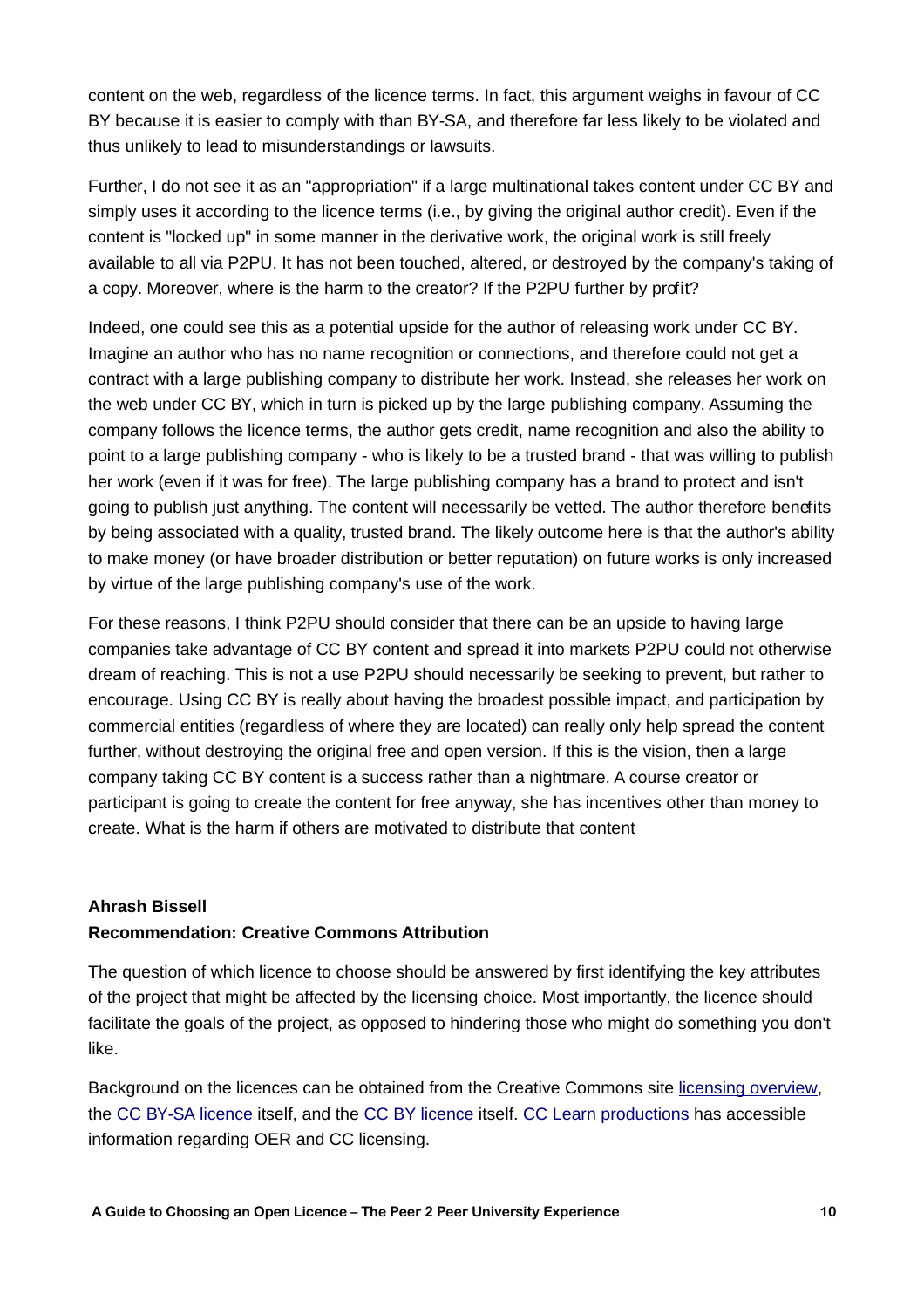In my opinion, P2PU is first and foremost a platform for bringing together people who want to teach and learn a subject of shared interest. Anything that expands the participation and awareness of both the idea of peer-to-peer learning and the materials (OER) that make it possible seems like a good outcome to me, even if it happens outside of the P2PU platform, even if it uses P2PU-hosted materials. P2PU benefits from being able to leverage existing OER, adapting the resources to suit and combining them in new ways. Open licensing is necessary, though more restrictive and noninteroperable open licences are almost certainly going to cause problems and confusion.

All of these aspects of the P2PU project clearly point to adoption of CC BY as the default licence for any materials that are created specifically for P2PU and archived on the site. That puts the burden on course organizers to clearly label all other materials, both to properly cite sources and to make it clear that some materials are subject to a different licence. CC and other orgs are continuing to improve the marking and tagging tools for identifying content under different licences as well as content that has been included on the basis of some exception or limitation to copyright. With CC BY as the default for the "connective tissue" on P2PU, this task becomes more procedural than challenging since there will be far fewer issues with licence incompatibility. Even if most external resources are tied in by a simple link on the P2PU course sites, using CC BY for the P2PU content will alleviate any concerns about the reach-through aspect of the SA term.

The only counterpoint to the above is if P2PU envisions itself as a collaborative course-creation site. If the intention is to bring groups of people together, virtually, to co-create courses which will then be offered on the site, then the use of the CC BY-SA would be a good choice. The logic here is that the SA term clarifies for everyone that all contributions count, and that no one can take control over future versions of the resource to the exclusion of others. The SA term also makes it much easier for P2PU to specify attribution back to P2PU rather than to individual contributors, both because it is good for P2PU and because it avoids attribution stacking.

That said, I don't think that this is what P2PU is all about. Indeed, I would argue that the success of the courses depends on the individual viewpoints and expertise of the course organizers. The relationship in the courses is one of mentorship and facilitation, but people will need to build reputations as course organizers and facilitators, which won't happen if they are anonymized due to licensing constraints and terms of use.

I guess my final point is that it is always easier to go from more open to less open, if you have a really good reason to do so. If P2PU gets to the point where they are more focused on course cocreation, and they have a platform that makes that easy, then there is nothing stopping P2PU from building on the existing CC BY materials to get there, including re-licensing the materials CC BY-SA. Going the other direction would mean starting over.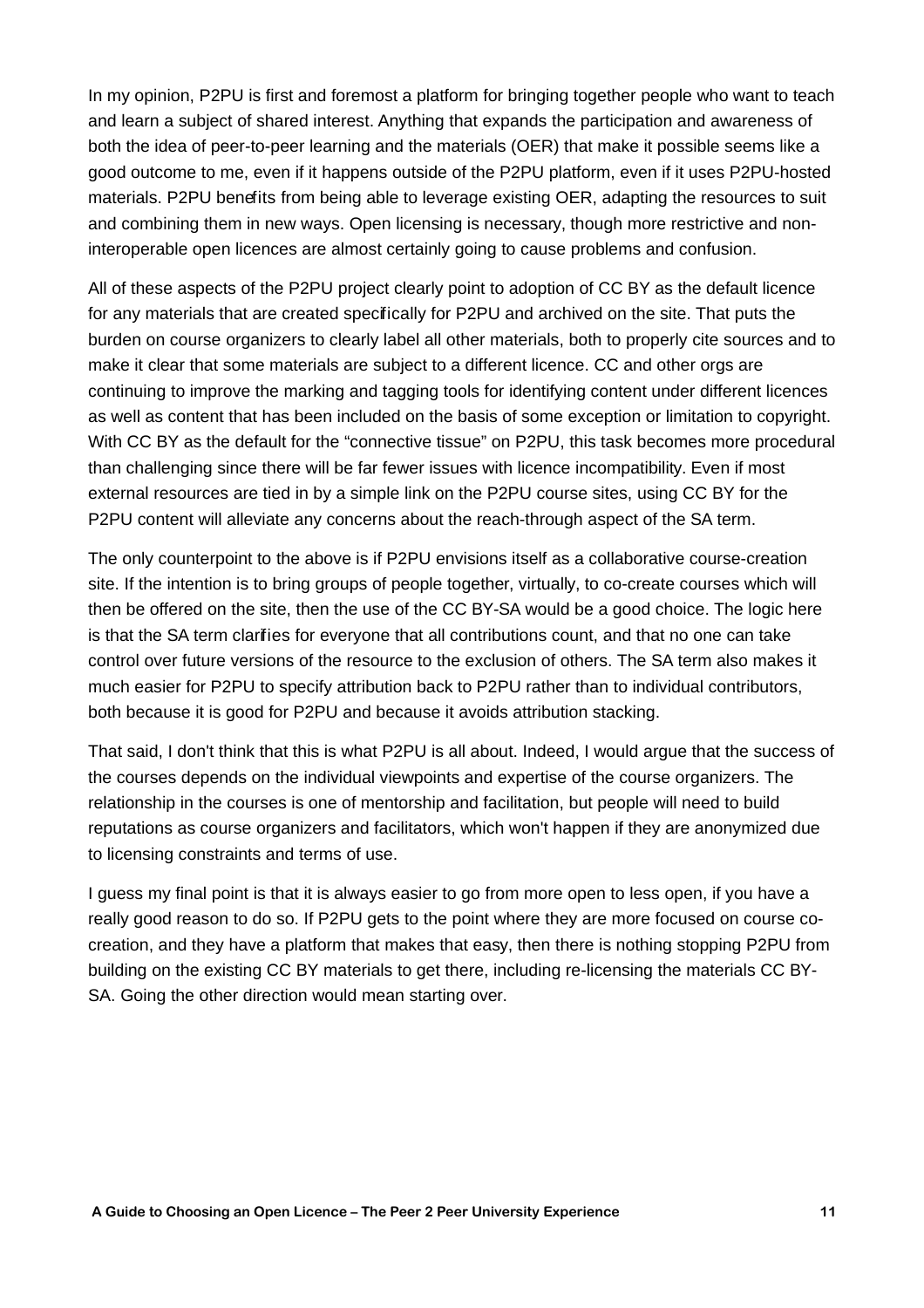#### **Leigh Blackall Recommendation: How Might P2PU Do Without Copyright?**

"I swear, by my life and my love of it, that I will never live for the sake of another man's copyright, nor ask another man to live for mine." (Steve Forester, in discussion with Minhaaj Rehman and others on the Resist-Copyright list, Nov 2009.)

The Peer to Peer University is discussing copyright at the moment, and have invited comment from people who have something to say on the matter. They're looking for "1 pagers" to bring into their meeting for consideration and debate within the P2PU team.

The argument that I am going to try and make is that P2PU should actively resist copyright. So the question should not be which copyright licence to use, but how to not use copyright at all?

I've been writing and acting on the topic of copyright in education for 6 years now. A seemingly short time, but pretty much the duration as it applies to copyright in education. Most of that time has been explaining and promoting the use of the Creative Commons Attribution licence as the best choice for educational organisations. Not because it "enables" sharing (P2PU shouldn't, and don't need a licence to share) but because it was a logical compromise between the prevailing restrictive licences at the time, and the objective to remove all bureaucratic costs over the free use and reuse of information and expression - especially educative. At that time, educational organisations and their contractors were following the Free Trade lead of corporatisation and privatisation, and at that time corporations and private organisations believed ownership and restricted access to information and media was the only way to protect their "property", competitive edge and/or income. Free software, open source, Wikimedia, OurMedia, Youtube and Google, and Creative Commons was to gradually show otherwise is possible.

The moral and even economic arguments for free and unrestricted information is as old as the Internet itself. The so-called CopyLeft offered a temporary enabler in the face of overwhelming restrictions, while the rest of us slowly came to terms with what new economic models where being made possible. Corey Doctorow took advantage of the Creative Commons star and showed how openness in book authoring is beneficial even to the old models of publishing. Many universities eventually saw the moral and economic advantage of open access to their information. Yochai Benkler academically legitimised what many in the popular sphere had been practising for years. Google and the social media providers generally, showed that the Gift Economy can be happy bedfellows with the Market Economy.

The point here is not that copyright restricts or enables this new economy, copyright is merely temporary within it. The Gift Economy, Information Economy, free information world, what ever you want to call it, is driven by profound human will and desire, ages old, to know and communicate. This will, combined with digital formats and the Internet, completely decimated business models that relied on the preventative costs of production and distribution, and now they rely on the protectionism of copyright alone. Copyright is merely a nuisance to a truer force for free information, certainly not an enabler.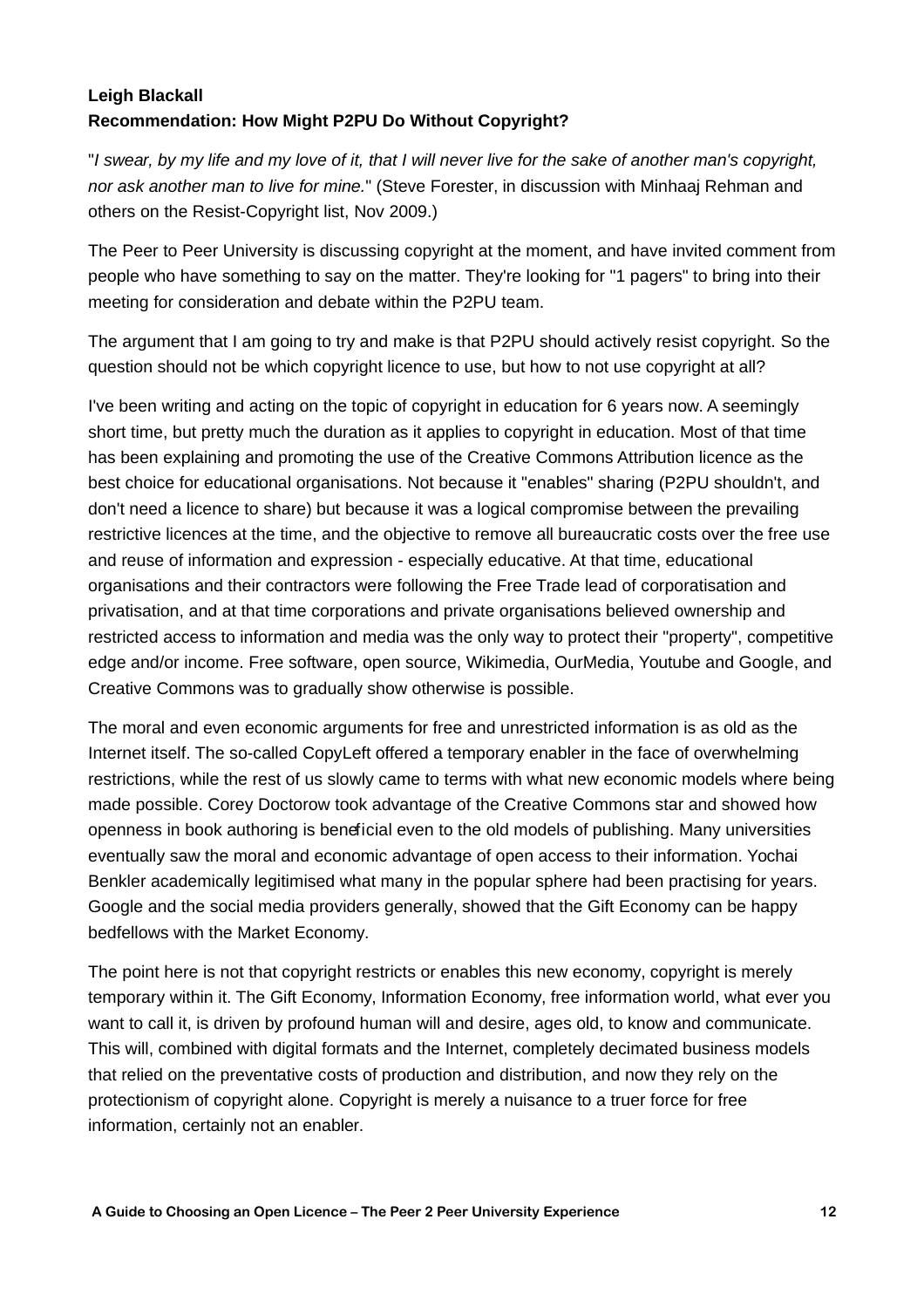And so, P2PU wait for groups and organisations to recognise the freedom that individuals enjoy regardless of copyright laws and protectionism. Look to the success-at-the-time of Napster and Pirate Bay for models of such freedom, and learn from their eventual weaknesses. As well, consider corporations like Google who boldly flaunt their disregard for copyright, helping the rest of us to push out and enjoy that freedom. Groups like the Peer to Peer University should join direct and indirect activist such as these and reject copyright as a defining policy over their activities. Their reasoning for such a stance should be abundantly clear by now, none-the-less there will be die hard and wanna be bureaucrats out there who simply cannot envision an operation free of copyright, and so a strong statement, coupled with a defiant stance in the face of what remains of such conservatism is necessary.

P2PU wants to be a network, made up of individual action and responsibility. As such P2PU should not impose a particular copyright policy on these individuals, instead focusing on the facilitation of the free exchange of learning and educational advance. Further, P2PU should not even recognise copyright as a legitimate governing force over the free exchange of learning or educational advance, and so it follows that it will not take action for or against any individual in the network based on copyright.

#### **Teemu Leinonen**

#### **Recommendation: CC-By-SA is THE licence of the Free/Libre/Open Educational Resources**

Creative Commons, Free Software Foundation and Wikimedia Foundation are working on to make the FSF's GFDL and CC's CC-By-SA compatible. This will mean that in future all the Wikimedia content (Wikipedia, Wikibooks, Wikimedia Commons, etc.), that are licenced under GFLD can be remixed with content using CC-By-SA. The Wikimedia Foundation's Board made a resolution about this some days ago. Because the volume of Wikimedia content is so huge – tens of millions of article and millions of media files – We may already assume that the most common licence used with free/libre/open educational resources will be the CC-By-SA. This is absolutely great news!

In LeMill we use the Creative Commons Attribution-Share Alike licence. We have good reasons for this. These are:

- The licence is human readable and internationally the most well known free/libre/open licence among educators.
- It supports remixing and massive public collaborations.
- It offers a minimum protection for authors against possible rip-off of their content.

The issue of having or not the "share-alike" and the "non-commercial" restrictions in the free/libre/open education resources has been widely discussed online in different forums

I believe that the Share-alike virus is protecting the author and the future authors (remixing) against possible rip-offs (see the reason 3, above). With the share-alike restriction the message is simple: you play according the rules of free/libre/open resources or you'll drop the author an email and make her a business offer.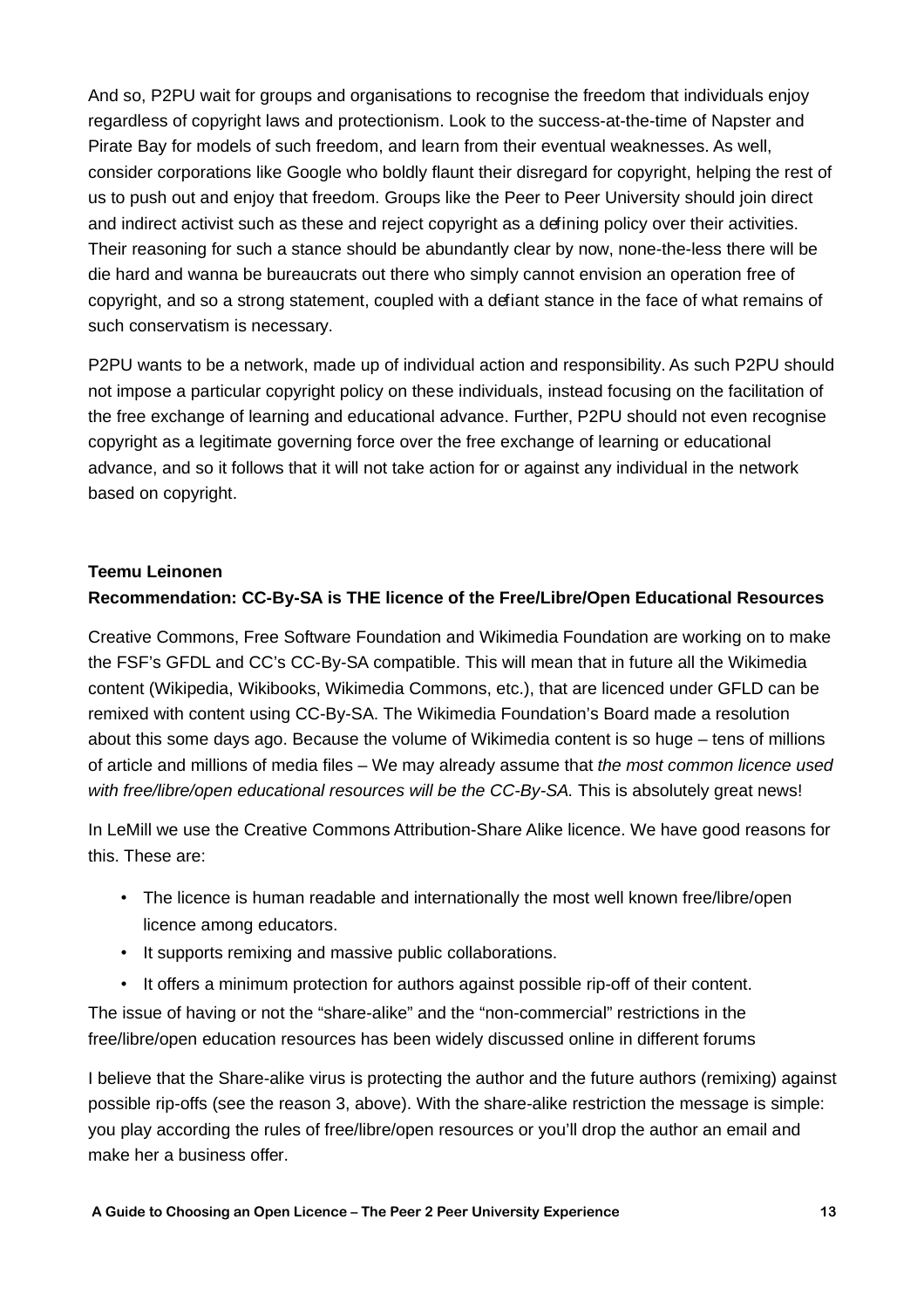The fact that there isn't restriction against commercial use will make the content more movable. It makes it possible to use the content in other web sites with different kind of "business models". It also gives people the chance to make CD's, DVD's and other media out of the content and charge reasonable price to cover their working hours, reproduction and material costs. Without the noncommercial restriction teachers are also free to use the content without thinking is the fact that they are paid salary a commercial use.

#### **Wayne Mackintosh Recommendation: CC BY / CC BY SA but not NC**

From a sustainable ecosystem perspective, I would recommend the most permissive licence (eg CC-BY) your community will accept – this creates increased opportunities for businesses - even locking down derivative works under all rights reserved.

That said - the education community is historically conservative and copyleft provisions do protect investment in content from commercial exploitation while still respecting the human rights associated with earning a living from value added services. (As a free culture advocate - I have many battle scars as a result of my commitment to freedom and fully understand and respect the arguments for copyleft)

I don't think that you necessarily have to choose one or the other as both alternatives are defensible from the perspective of the essential freedoms. At all costs, the NC restriction must be avoided in my opinion.

#### **Murugan Pal Recommendation: CC BY SA**

It is important to have agreed upon licence terms across all Open Educational Resources (OER). This must not be in their own terms. Hence the need for Creative Commons (CC).At the least, the licence must be least restricting and attributable (BY). Hence the need for CC-BY.

Many content authors and donors prefer the improvements of their materials to be shared back (SA) to the community. Many of them still prefer non-commercial (NC) and non-derivatives (ND). But, to settle with Share-Alike and not compromise on NC/ND seemed to be a reasonable balance to meet author requests. This is why I decided on CC-BY-SA.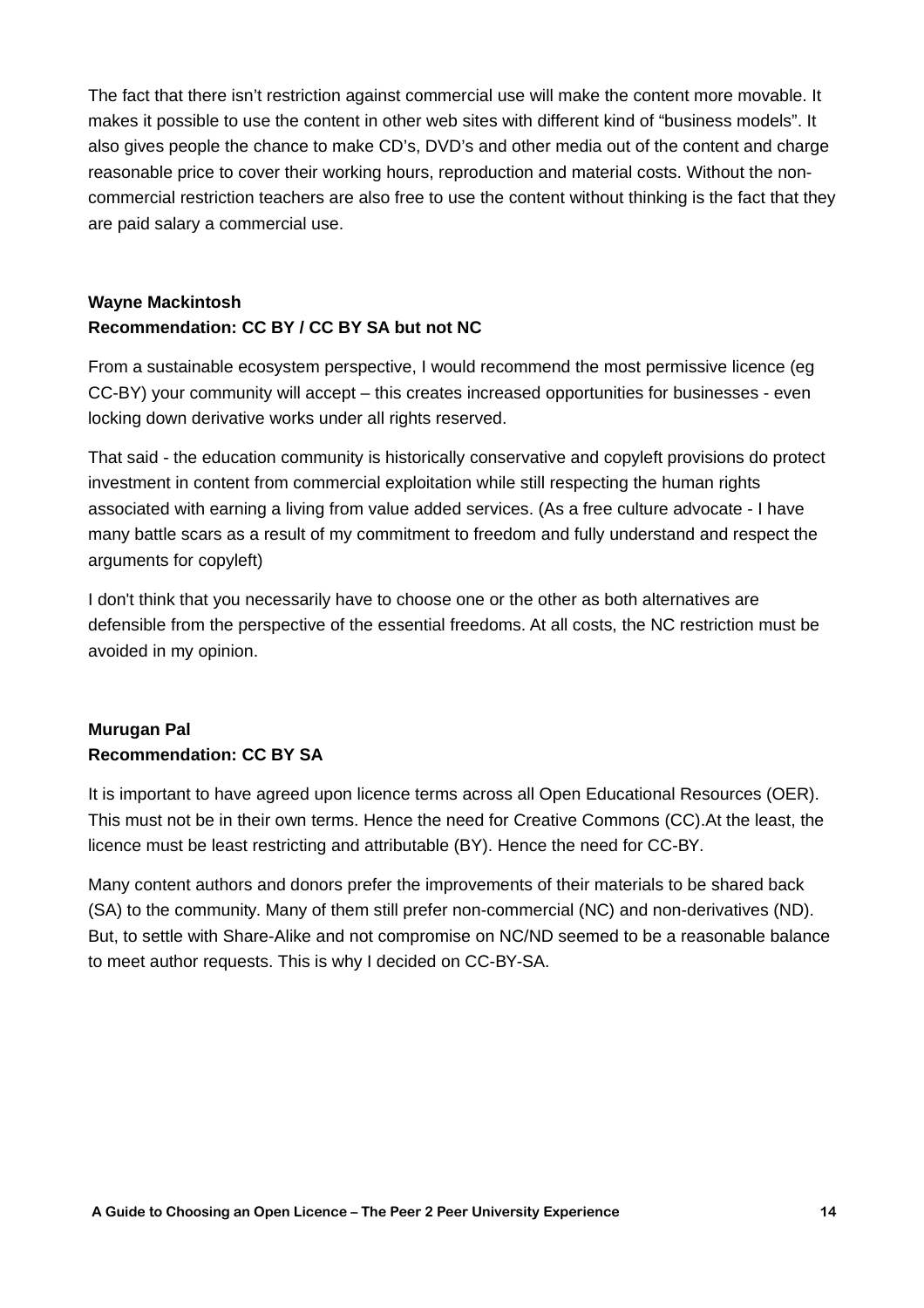#### **Andrew Rens Recommendation: Creative Commons Attribution Share Alike**

Share with those who want to share

If the Peer 2 Peer university is to use only one licence then it should use Creative Commons Attribution Share Alike. A Share Alike licence policy allows the inclusion of both "Attribution Only" and Share Alike resources in p2pu, which is important because Share-Alike creates incentives to share.

The most flexible platform licence:

The best licence for a single work is not necessarily the best licence for a platform. A person might choose a pair of shoes because the shoes are black, and black "goes" with her other clothes. However if she adopted a "black only" wardrobe policy then all that she would have to wear would be black. A platform licence is like a wardrobe and not a single garment. It is entirely mistaken to think that "Attribution Only" is the most flexible platform licence. It is not. A single copyright work licenced under "Attribution Only" may be remixed under any other licence. But an "Attribution Only" licence for a platform, only allows works that are "Attribution Only" and automatically **excludes** works that are under other open licences.

Compare the following charts. The first chart show how a work can be re-licenced. It is clear from the chart that a work can be most flexibly re-licenced if that work is under a Creative Commons Attribution licence. The second chart shows how the choice of platform licence affects which works can be included in the platform.

| <b>Compatibility chart</b>    |          | Terms that can be used for a derivative work or adaptation |       |          |          |       |       |    |  |
|-------------------------------|----------|------------------------------------------------------------|-------|----------|----------|-------|-------|----|--|
|                               |          | by                                                         | by-nc | by-nc-nd | by-nc-sa | by-nd | by-sa | pd |  |
| Status of<br>original<br>work | pd       |                                                            |       |          |          |       |       |    |  |
|                               | by       |                                                            |       |          |          |       |       |    |  |
|                               | by-nc    |                                                            |       |          |          |       |       |    |  |
|                               | by-nc-nd |                                                            |       |          |          |       |       |    |  |
|                               | by-nc-sa |                                                            |       |          |          |       |       |    |  |
|                               | by-nd    |                                                            |       |          |          |       |       |    |  |
|                               | by-sa    |                                                            |       |          |          |       |       |    |  |

Chart 1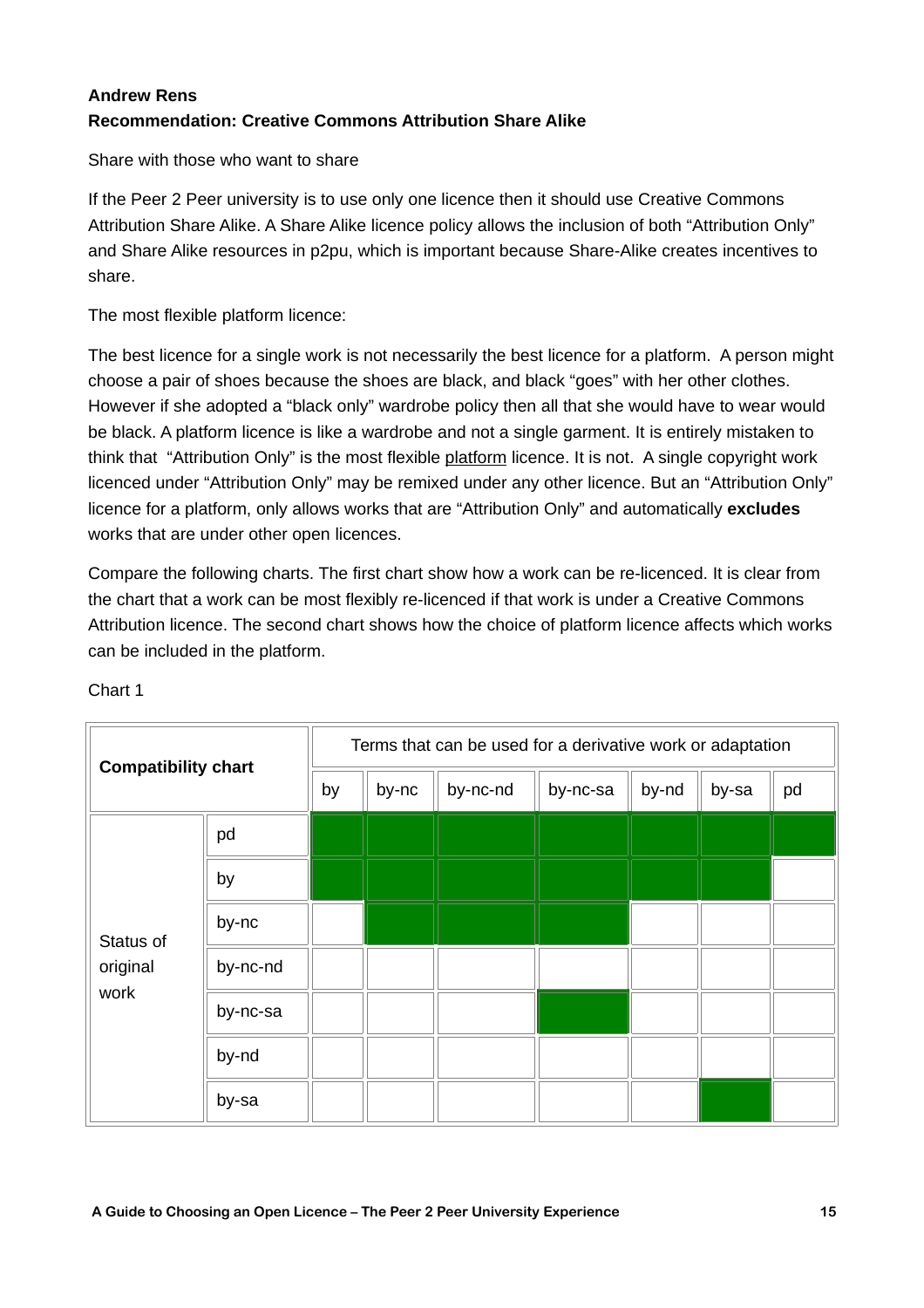#### Abbreviation Key

- by  $=$  [Attribution only](http://creativecommons.org/licenses/by/3.0/)
- by-nd = [Attribution-NoDerivatives](http://creativecommons.org/licenses/by-nd/3.0/)
- by-nc-nd = [Attribution-NonCommercial- NoDerivatives](http://creativecommons.org/licenses/by-nc-nd/3.0/)
- by-nc = [Attribution-NonCommercial](http://creativecommons.org/licenses/by-nc/3.0/)
- by-nc-sa = [Attribution-NonCommercial- ShareAlike](http://creativecommons.org/licenses/by-nc-sa/3.0/)
- by-sa = [Attribution-ShareAlike](http://creativecommons.org/licenses/by-sa/3.0/)
- pd = Dedicated to or certified to be in the [public domain](http://creativecommons.org/publicdomain) via one of our public domain [tools](http://creativecommons.org/publicdomain) or other public domain work

|         | Input Licence |    |    |              |     |       |           |              |              |  |
|---------|---------------|----|----|--------------|-----|-------|-----------|--------------|--------------|--|
| Plat    |               | PD | BY | <b>BY SA</b> | FDL | BY NC | BY NC     | <b>BY ND</b> | <b>BY NC</b> |  |
| form    |               |    |    |              |     |       | <b>SA</b> |              | ND           |  |
|         | PD            |    |    |              |     |       |           |              |              |  |
| Licence | BY            |    |    |              |     |       |           |              |              |  |
|         | <b>BY SA</b>  |    |    |              |     |       |           |              |              |  |
|         | FDL           |    |    |              |     |       |           |              |              |  |
|         | <b>BY NC</b>  |    |    |              |     |       |           |              |              |  |
|         | <b>BY NC</b>  |    |    |              |     |       |           |              |              |  |
|         | <b>SA</b>     |    |    |              |     |       |           |              |              |  |
|         | BY ND         |    |    |              |     |       |           |              |              |  |
|         | <b>BY NC</b>  |    |    |              |     |       |           |              |              |  |
|         | ND.           |    |    |              |     |       |           |              |              |  |

#### Chart 2

As can be seen from the chart a Share Alike licence policy allows the inclusion of both "Attribution Only" and Share Alike resources, indeed while remaining an extremely permissive licence the Share Alike licence enables the inclusion of material under four different input licences, the greatest number of input licences possible for a platform.

#### The success of Share Alike

The most successful peer produced works in history are the Linux operating system, and its host of applications, and Wikipedia (3 079 000 articles in English alone). Both rely on peer production processes which require sharing. Linux uses the GNU General Public Licence (GPL) and associated Free Documentation Licence (FDL) , while Wikipedia was born under the FDL and is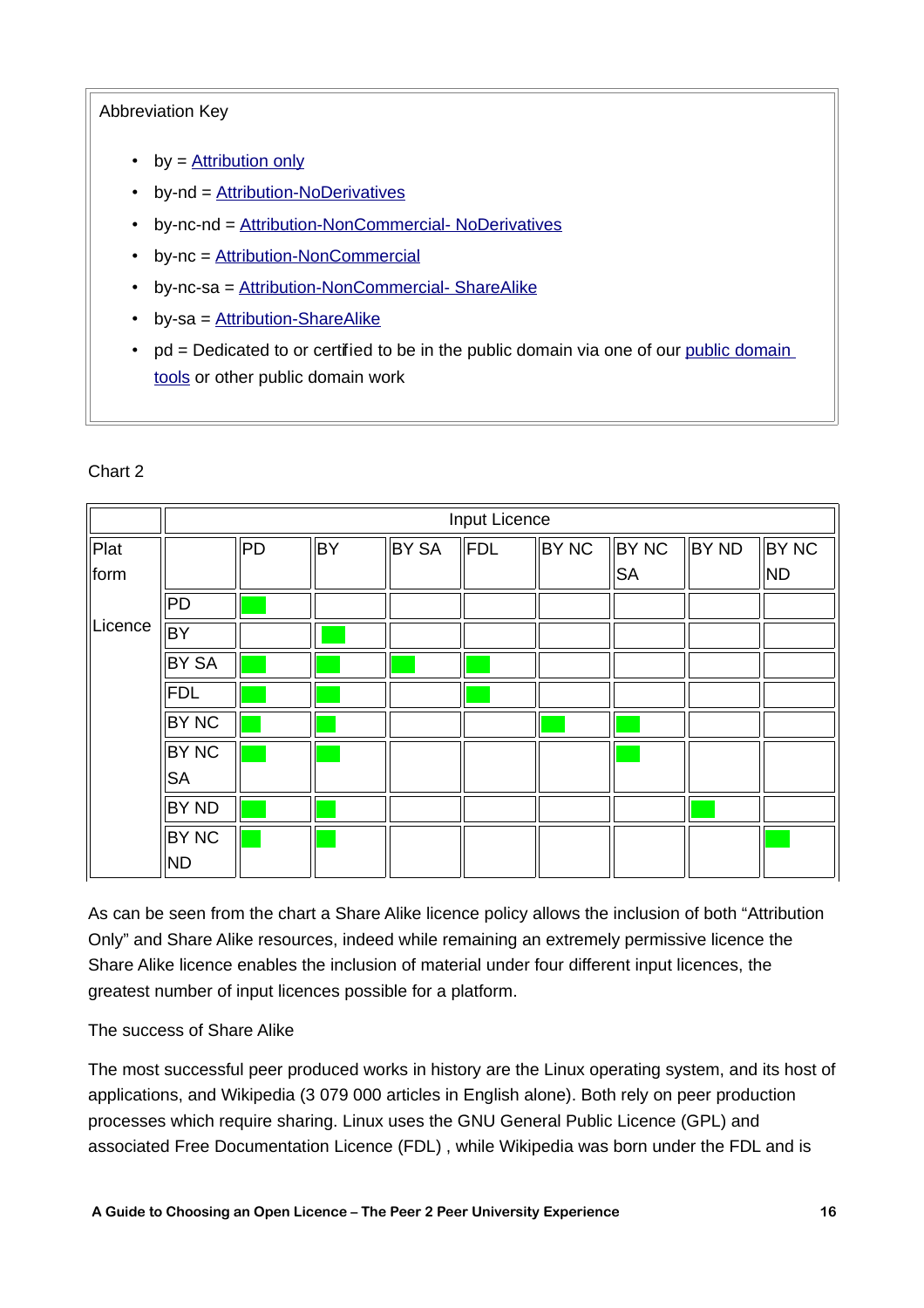now under Creative Commons Share Alike. These projects have been successful because they have created mechanisms which enable contributions from people with a wide range of incentives. These incentives include working with peers to produce "goods" which will benefit the public. In other words they stem from a desire to "share with those who want to share". A reciprocal commons is the basis for peer-production. (Benkler, Wealth of Networks, 63-68)

#### **Conclusion**

A Share-Alike platform licence enables greater re-use of commons resources than other platform licences. Share-Alike creates a commons. Share-Alike gives incentives to contribute to the commons, the basis for peer-production.

#### **Lindsey Weeramuni**

#### **Recommendation: Creative Commons Attribution Share Alike**

I would select the CC BY SA licence. Attribution for academic content is so highly valued that this satisfies that need. No one ever goes into academia to get rich, so the NC restriction seems unnecessary. (If I had an idea or project I really wanted to try to monetize, I wouldn't release it under a CC licence anyway.) And I'd want people to build on my academic content, so I wouldn't select the ND restriction either. Lastly, I don't think I'd have the patience to answer repeated permission requests for exceptions, so CC BY SA would be the most hassle-free.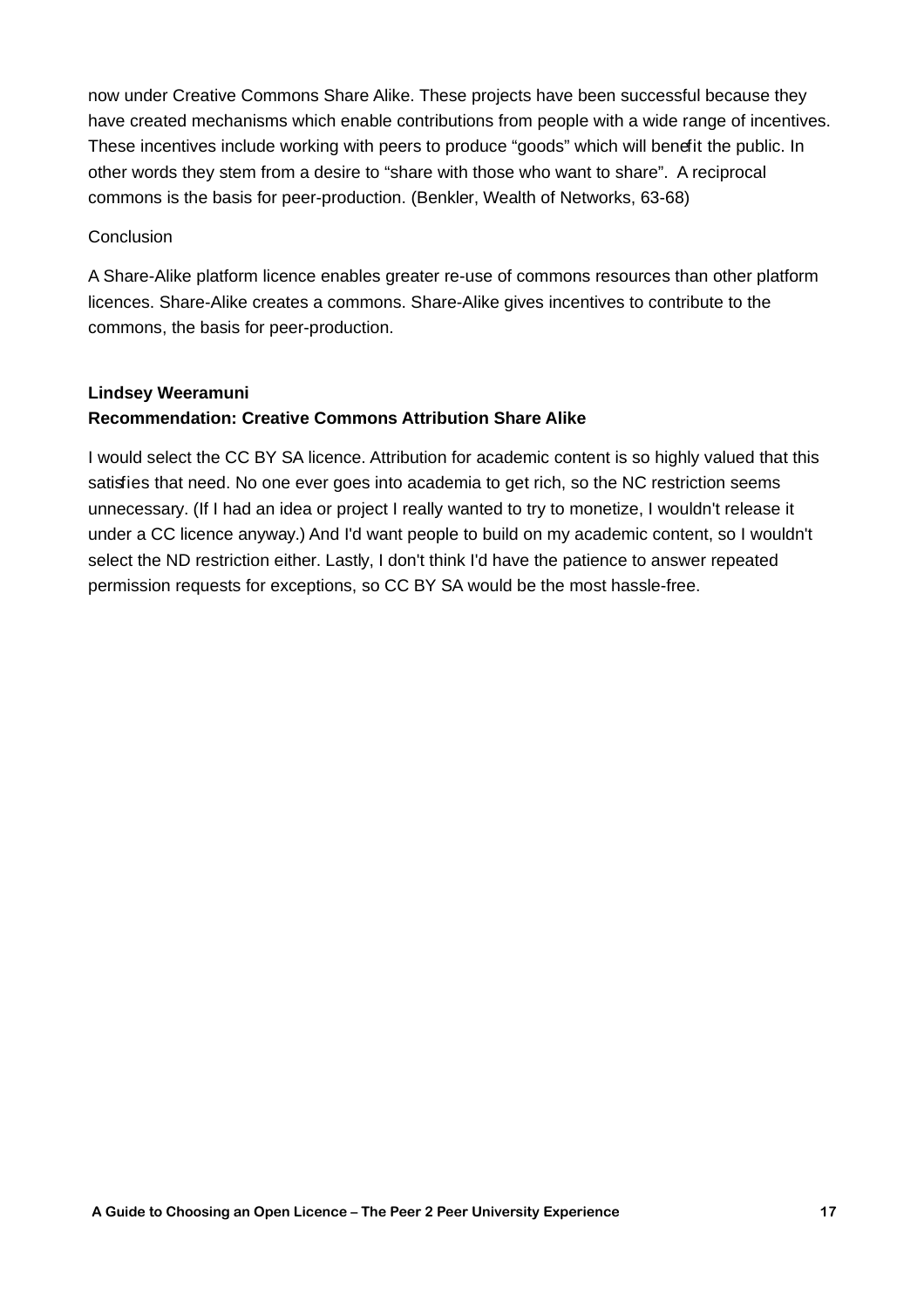# **Biographies of Contributors to Annex A**

#### **Lila Bailey**

Lila Baily is currently Legal Counsel at ccLearn. She has practised Internet-related litigation and counseling, focusing on novel copyright and privacy issues. She previously worked for the Seattlebased law firm Perkins Coie, where she devoted significant energy to her pro bono work for the Internet Archive. Lila was also an Intellectual Property Fellow with the Electronic Frontier Foundation in 2007. She earned her Juris Doctor at the University of California, Berkeley School of Law (Boalt Hall) and holds a BA degree in philosophy from Brown University.

#### **Ahrash Bissell**

Ahrash Bissell is a consultant on innovation in education and science for the William and Flora Hewlett Foundation, as well as Project Lead on Open Accreditation for Peer to Peer University and the Mozilla Foundation. Prior to his current role, Ahrash was the Executive Director of the education program, called ccLearn at Creative Commons. Previously, Ahrash has also been the Assistant Director of the Academic Resource Centre and a Research Associate in Biology at Duke University and he sits on several advisory boards related to scientific data sharing, educational innovation and capacity-building for non-profits. He has a Ph.D. in Biology (Evolutionary Genetics) from the University of Oregon and a BS in Biology from the University of California, San Diego.

#### **Leigh Blackall**

Leigh Blackall lives in Canberra, Australia where he currently works in Educational Development for the National Institute of Sport Studies, at the University of Canberra. He specialises in developing open educational resources and practices, facilitating online courses, and developing educational uses of social media.

#### **Teemu Leinonen**

Teemu Leinonen is a professor of New Media Design and Learning and the Head of Department of the Media Lab, School of Art and Design, Aalto University in Helsinki Finland. Since 1998 he has led the Learning Environments research group (http://legroup.uiah.fi) of the Media Lab (http://mlab.taik.fi), University of Art and Design Helsinki (http://wwww.uiah.fi). The research group has coordinated research and development project, funded by The European Commission in the Information Society Technologies (IST) framework, UNESCO, the Nordic Council of Ministers, and the National Technology Agency of Finland (TEKES). Since late 2008 he has been the acting head of department of the the Media Lab (http://mlab.taik.fi), the school of digital design at the University of Art and Design Helsinki and soon, the new Aalto University. Teemu is currently undertaking doctoral dissertation research on learning and design with collaborative computer tools in unconventional learning communities. As part of the work he is developing new online learning tools to web and mobile environments.